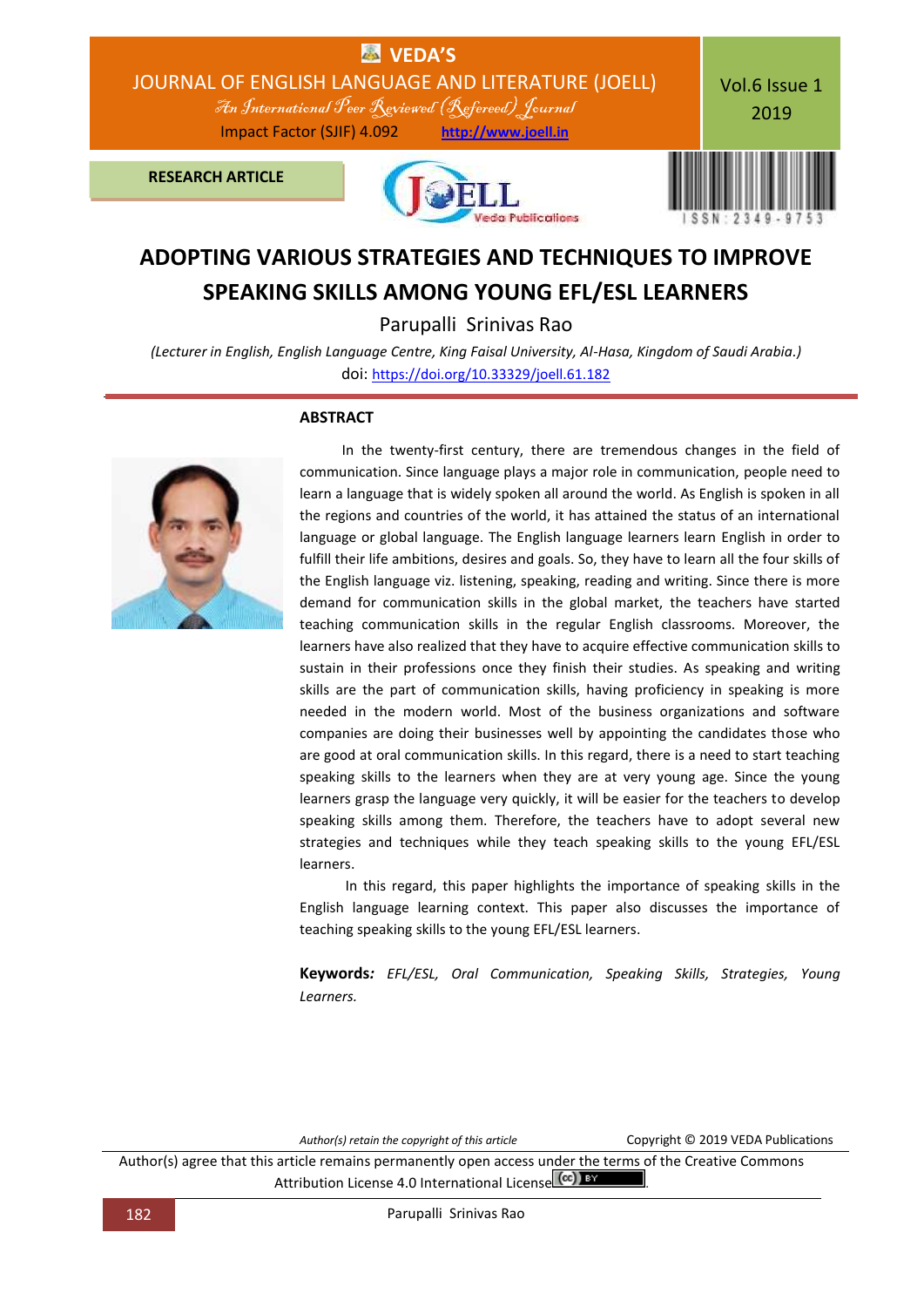### **INTRODUCTION**

### **THE SIGNIFICANCE OF ENGLISH IN THE GLOBAL WORLD**

In the modern and globalized phenomenon, English has been used as the language for communication all over the world since it has been accepted as a global language. It is the language used to maintain international relationships and continue higher education. Most of the books in higher education such as medicine, engineering and technology, law, computers, education and so are in English. More than 85% of the international scientific and research journals are published in English and a lot of research is done in English. Even in the field of travel and tourism, English is the major language used for international communication. English is the language used for the internet purposes and most of the software programmes are also written in English. Many countries are using English as their official language and it is also the language used for business communications. Also, most of the newspapers are published in English and many TV and radio programmes are in English. Many Hollywood movies are made in English. The world trade and commerce has been continued in English and most of the websites are created in English. Since English is used as a global language for many purposes, it still occupies the first position among all the languages that exist in the present world.In view of the above reasons, English is taught in all educational institutions of the world from primary level to the university level. Therefore, there is a need to concentrate more on the teaching of English in all the educational institutions not only to the native speakers but also to the foreign or second language learners throughout the world.

#### **The importance of speaking skills**



**Fig: The Basic Language Skills of English**

In acquiring the English language, the learners must be proficient in all the four language skills and it is the same case with the young EFL/ESL learners. The four language skills in English are: listening, speaking, reading and writing; reading. Then, these four skills are categorized into two groups such as receptive or passive skills and productiveor active skills. Listening and reading come under receptive skills, whereas, speaking and writing come under productive skills. Listening and reading are called receptive or passive skills; as to perform these skills, there is no need for the learners to produce language, but they just receive and understand the language. While learning a new language, the learners often start practising with receptive understanding of new items and then only they proceed further to the other skills. On the other hand, speaking and writing are considered the productive skills where the learners need to produce these in order to communicate in the form of either spoken or written form. The ability of the learners' oral as well as written skills is tested through productive skills. To improve the productive skills of the learners, first of all, the teachers should improve their receptive skills because the ELLs who spend a lot of time on listening will surely improve their speaking skills and those who spend more time on reading will improve their writing skills immensely. Furthermore, reading more is essential for the ELLs since it improves not only writing skills but also all aspects of the learners' English. Since grammar and vocabulary are more important in producing sentences, learners learn new vocabulary and grammatical structures through listening and reading. Hence, learning listening and reading will be more helpful for the ELLs in producing grammatical sentences when they speak or write in English. Therefore, all the four skills are important to develop the learners' English.

In the recent years, due to drastic changes that take place around the world, there is a need to enhance the communication skills of English. The present generation of learners has understood the prerequisiteof these communication skills and put more efforts in attaining better results in order to overcome the competition that exists in this present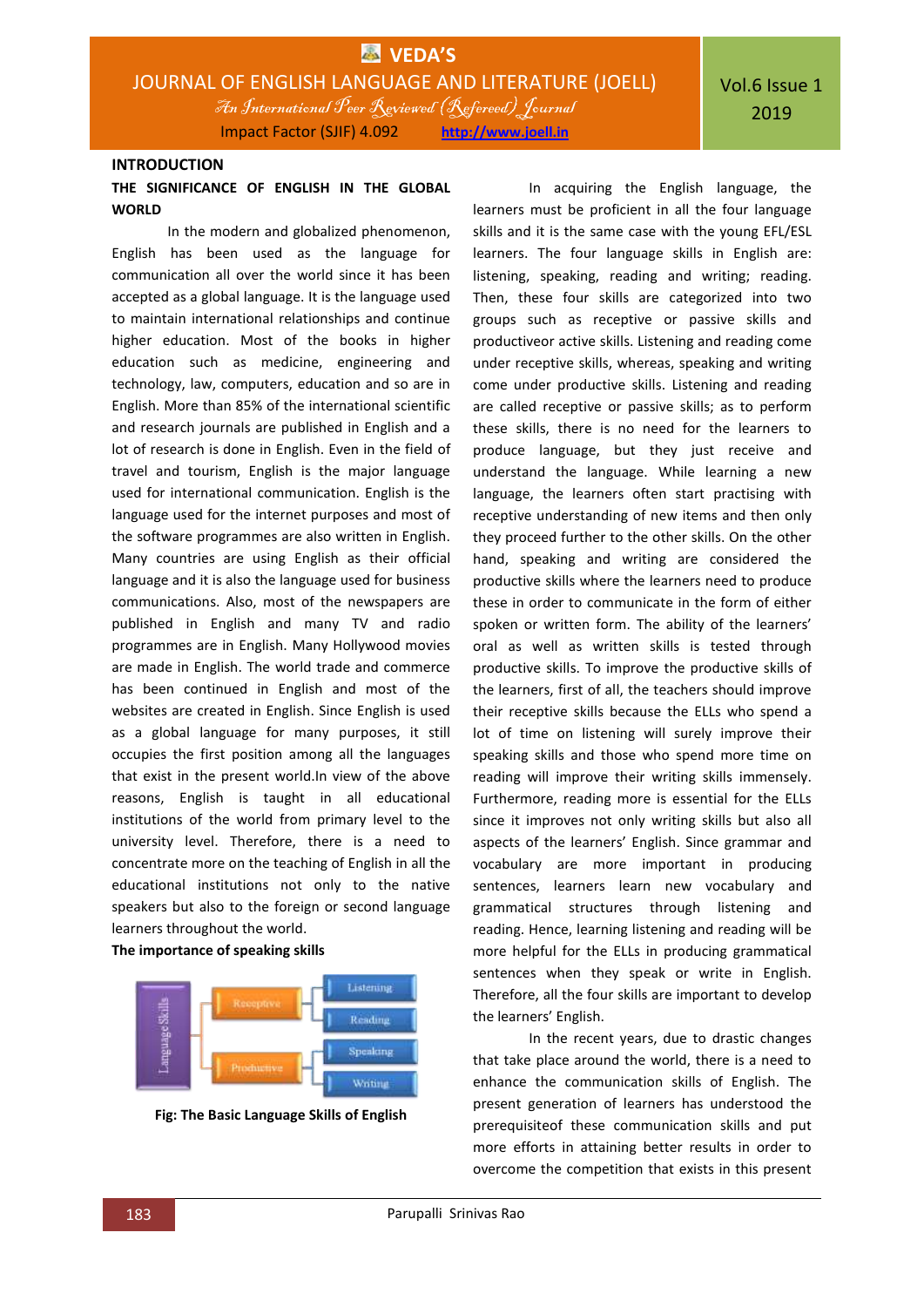world. It is a fact that both the productive skills are very important in communication, but speaking skills are used more than that of writing skills. In this fast and progressive world, the overall personality of a candidate is estimated by the performance of his or her speaking skills. Moreover, most of the international business communication and trade and commerce are also done in English and they prefer the candidates with effective communication skills. This is because these businesses depend on how the clients influence or attract their customers in selling their products. Speaking skills play a major role in getting good success not only in business field but also in almost all the fields. Therefore, the teachers of English should concentrate more on developing the speaking skills of the young EFL/ESL learners so that they will attain the desired goals and continue in their professions with utmost satisfaction.

In order to teach speaking skills to the young EFL/ESL learners, the teachers have to apply different strategies in their teaching. Since the young learners grasp very fast, it will be an added advantage for the teachers to teach them in a systematic way. Thus, the teachers should think of the methods and materials that they are going to use in the classrooms. While thinking about the materials, the teachers should design or adopt materials that are more suitable to the levels of the learners. Also, these materials should create interest among the learners and involve them more to understand the content taught in the classroom. Moreover, the teachers should use various methods, techniques and approaches while teaching speaking skills rather than sticking on to a particular one. Therefore, the teachers have to take the moods and interests of the learners into consideration and adopt certain techniques, methods and approaches that are more appropriate to the situation. Furthermore, the teachers should encourage the learners to participate in speaking activities that take place in the English classrooms. When these speaking activities are conducted in groups or pairs, the learners also get interested to participate in them. In this regard, the teachers should introduce these speaking activities in the form of language games that encourage the learners to participate actively. Therefore, the EFL/ESL teachers should try to design or adopt relevant teaching

materials and implement innovative and suitable teaching strategies in their classrooms. At this juncture, some benefits of teaching speaking skills to the young EFL/ESL learners are also discussed elaborately.

### **THE BENEFITS OF TEACHING SPEAKING SKILLS TO THE YOUNG EFL/ESL LEARNERS**

Since teaching speaking skills systematically develop a majority of EFL/ESL young learners' oral communications skills, the teachers should always continue their teaching in learner-centered approach by motivating the learners from time to time by involvingthemmore in the classroom activities. Consequently, the learners participate with more enthusiasm and interest so that the young EFL/ESL learners will develop their speaking skills enormously. The benefits of teaching speaking skills benefit the young EFL/ESL learners in many ways.

Teaching speaking skills benefit the young EFL/ESL learners:

- $\downarrow$  To help the learners speak fluently with their peers, teachers, friends, parents and strangers.
- $\ddot{\bullet}$  To help the learners toparticipate actively in the classroom discussions and debates.
- $\ddot{\bullet}$  To boost up the learners' confidence levels.
- $\ddot{\phantom{1}}$  To develop the learners' critical thinking.
- $\downarrow$  To improve the learners' oral communication skills useful for all purposes.
- $\downarrow$  To prepare the learners to participate well in classroom interaction.
- $\downarrow$  To enhance the learners' vocabulary items and grammatical structures.
- $\downarrow$  To develop the learners' interview skills.
- $\overline{\phantom{a}}$  To prepare the learners to give extempore speeches.
- $\downarrow$  To encourage the learners in giving presentations in seminars and workshops.
- $\ddot{\bullet}$  To make the learners to be confident in delivering lectures.
- $\ddot{\bullet}$  To prepare the learners to participate actively in speaking activities that take in the form of group work or pair work.
- $\downarrow$  To prepare the learners to share their ideas freely with the members of their groups.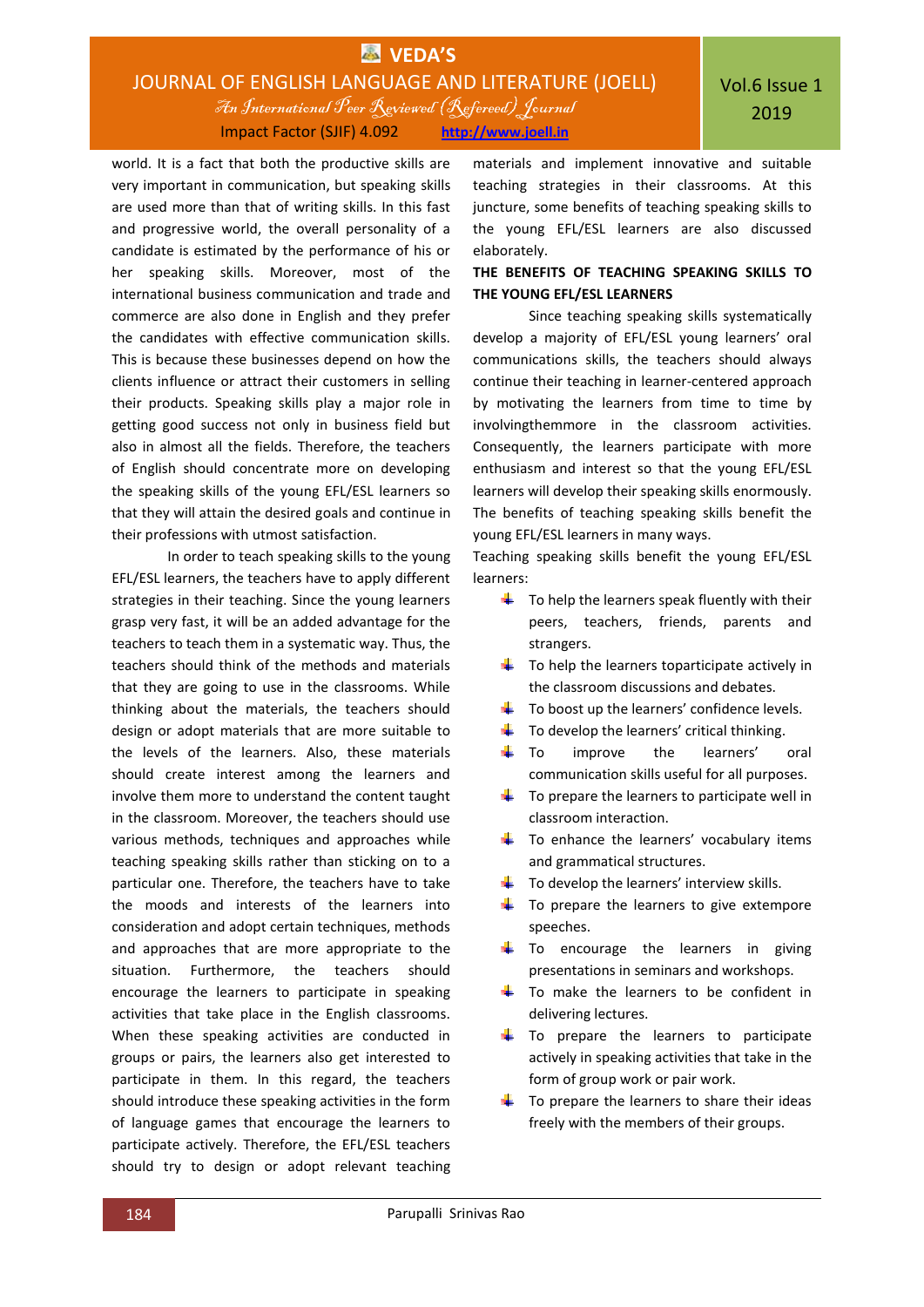

Impact Factor (SJIF) 4.092 **[http://www.joell.in](http://www.joell.in/)**

- $\frac{1}{\sqrt{2}}$  To develop the learners to motivate the customers while selling the products successfully.
- $\frac{1}{\sqrt{2}}$  To make the learners to inspire the listeners with their speech.
- $\downarrow$  To prepare the learners to change their pitch and tone according to the context.
- $\frac{1}{\sqrt{2}}$  To develop the learners to train their coworkers in developing their communication skills.
- $\ddot{\phantom{1}}$  To prepare the learners to solve any kind of problems in a smooth way.
- $\frac{1}{2}$  To develop the learners to use new vocabulary items and vivid grammatical structures in their speeches.
- $\downarrow$  To prepare the learners to continue their higher education in foreign universities.
- $\ddot{+}$  To develop the learners to speak fluently with foreigners.
- $\downarrow$  To help the learners maintain good international relationship.
- $\frac{1}{\sqrt{2}}$  To help the learners get better employment in multi-national companies.

As there are many benefits of learning speaking skills, the teachers of English should teach the young EFL/ESL learners entirely in a novel way.

The English teachers have to know the standards of the young EFL/ESL learners and then teach speaking skills to them by selecting the material from simple to complex level. At this juncture, Rao, S.P. (2018) aptly says, "In order to develop the speaking skills of the learners, the English language teachers have to put their focus mainly on vocabulary and grammar and then on speech sounds, stress, intonation patterns and finally on patterns of sentences". Hence, the teachers of English have to adopt various novel approaches, methods and techniques to improve the young learners speaking skills enormously.

### **STRATEGIES AND TECHNIQUES TO IMPLEMENT TO DEVELOP SPEAKING SKILLS AMONG YOUNG EFL/ESL LEARNERS**

While teaching the young EFL/ESL learners, the teachers of English adopt different strategies in their classrooms as it depends on their needs, interests and learning levels. Hence, the teachers should try to understand what type of materials they are going to use in the classroom and also think whether the students are benefitted from the materials that are used for this purpose. At this juncture Linse (2005) points out, "Speaking activities are an important part of any young learners' ESL and EFL classroom and are often considered the focal point of instruction". While teaching speaking skills to the young learners, the teachers should select certain activities that match the objectives of the lesson or task. Moreover, the teachers should also understand whether these materials create interest among the learners or not and whether these materials are suitable for them to involve in the classroom activities. Furthermore, the teachers should try to create convenient environment in the classroom to give more practice for the speaking activities. Also, the teachers should motivate the young learners positively to encourage the learners to participate in the speaking activities that take place in the classroom. The teachers have to adopt materials from various sources for this purpose such as printed, digital and online materials that are useful for the learners to develop their speaking skills. Moreover, the teachers are also advised to use audio and video materials, attractive pictures and flash cards to develop the young learners' speaking skills as well as their critical thinking skills. According to Agullo (2006), Nikolor and Mihaljevic Djigunovic (2006), "Teachers should use tasks in the classroom to develop motivation and positive attitudes for the learners that would be suitable for all sorts of learners". Let us discuss the various techniques involved in teaching speaking skills to the young EFL/ESL learners.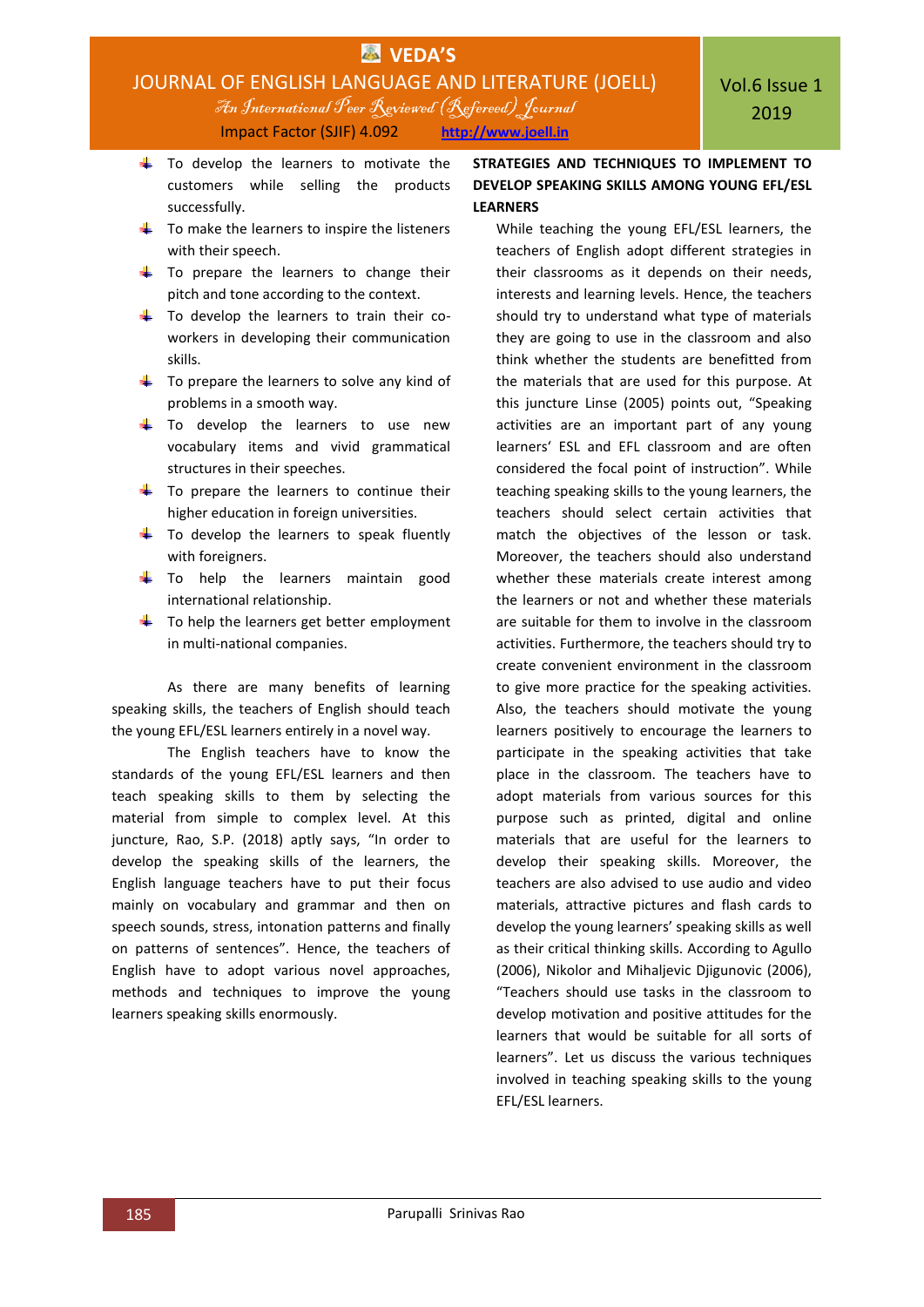

**Fig: Techniques of Teaching Speaking Skills**

### **CHORAL REPETITION**

Since the young EFL/ESL learners grasp everything very fast, the teachers of English should try to implement various techniques to develop the speaking skills of the learners. In this connection, the teachers have to begin their teaching from word level since pronunciation of words play a vital role is speaking. Therefore, the teachers should start teaching for the young learners from word level and they have to make practice of these words through repetition drills. In Choral repetition drills, the teachers have to just ask the learners to repeat the words or phrases after them. This will benefit the young learners a lot as they receive the model pronunciation from their teachers instantaneously before they are going to respond. But this kind of practice should not become like parrot out sounds and words without realizing what the young learners are practising. This practice is more suitable to implement in EFL/ESL classrooms and repetition of words or phrases of a foreign language accurately will help the young leaners get mastery of the language.

The learners also learn both pronunciation and stress of the given words. There is no doubt that language should be learned in a natural way, but drilling is a very useful technique for young learners to pronounce words correctly when it is used appropriately by the teachers.

### **SOME INITIAL SPEAKING ACTIVITIES**

In order to use English effectively in communication, the EFL/ESL learners need to learn the essential vocabulary and grammatical structures of the English language. While teaching speaking skills to the EFL/ESL learners, first of all, the teachers have to present new vocabulary items with the help of blackboard drawings, matchstick drawings, pictures, videos, facial expressions, gestures, acting out, realia, puppets, mime and so on. The teachers sometimes can teach some vocabulary items just by using the technique of miming. For example, the teachers can mime painting a house and then immediately followed by presenting a picture of it helps the learners grasp the meaning of 'paint' and 'a house' very quickly. Then the teachers may ask the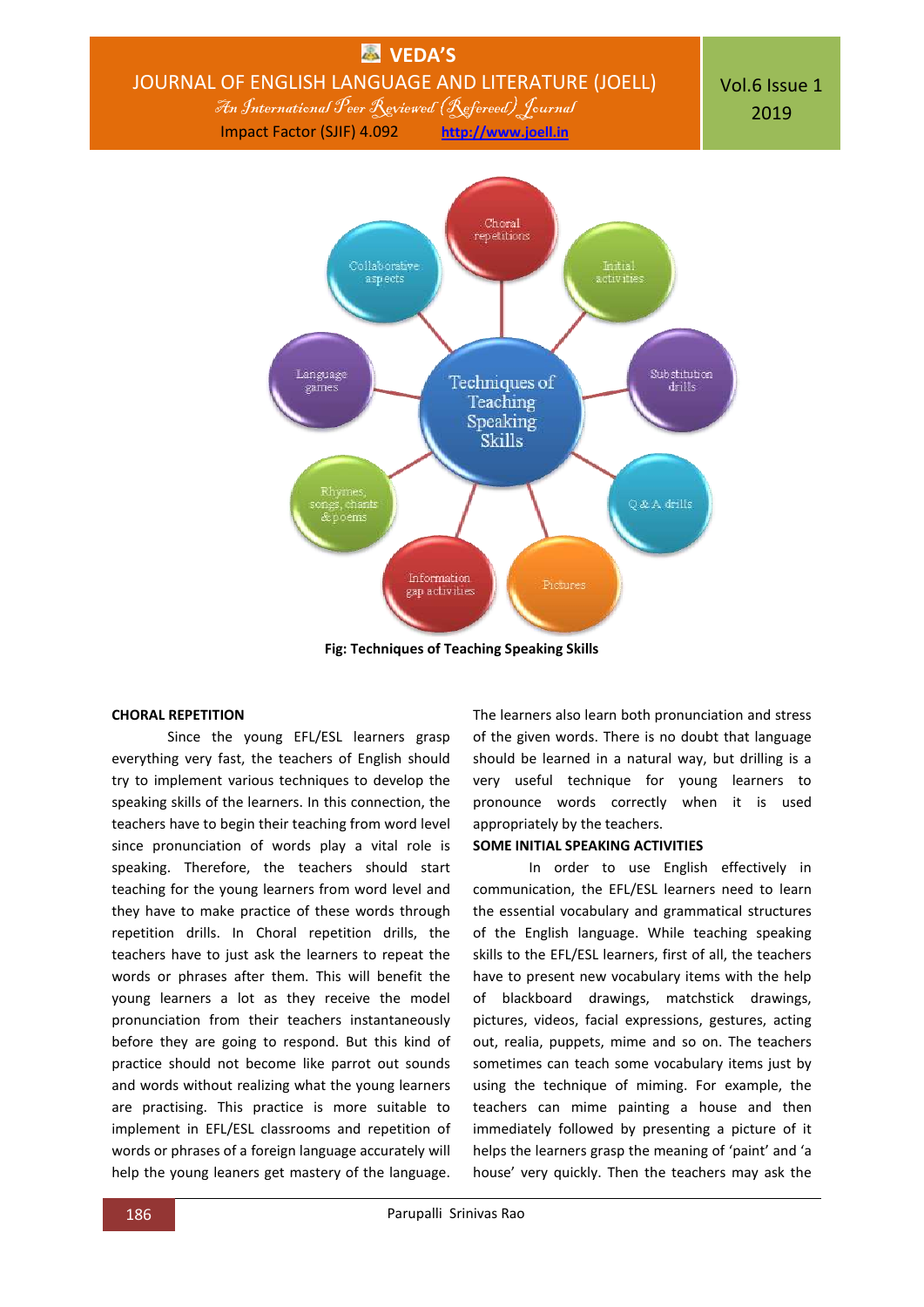learners to replace 'a house' with 'a mansion', 'an apartment', 'a picture', 'a doll', 'a car', 'a door' 'a cabinet', 'the ceiling', 'a statue', 'the monument', 'the Statue of Liberty', 'The Great Wall of China', etc. Furthermore, the teachers can also supply the verbs like 'repair', 'decorate', 'fix', 'admire', 'look at', 'observe' and so on and ask the learners to say sentences based on the given structure. Then the learners go on speaking as many sentences as possible. At this juncture, the teachers should ask the learners to think on their own to produce more sentences with the structure that has been taught. So the learners take this opportunity and speak more sentences related to the same structure. In this way, the EFL/ESL teaches can motivate their learners to produce sentences based on the same structure by changing the subject and verb. This type of activity enhances the learners' vocabulary and grammatical structure of the English language.

### **SUBSTITUTION DRILLS**

Once the learners practice choral repetition of words, the teachers should then implement substitution drills. Substitution drills are used to practice different vocabulary items or grammatical structures where the students have to replace one word initially, then two words and so on during the drill. For example, the teacher prompts: "He likes music. He likes …."; and the learners respond like: "He likes songs/games/movies…". So, the young learners produce more and more sentences and it improves their speaking skills enormously. Then the teachers should ask them to change the two words like: "He watches football. He …… …….."; and the learners' may be like: "He plays hockey". Later the teachers can also ask the learners to change the subject where the learners will come to know the concord of the sentence. Hence, this is a very useful technique especially for the young EFL/ESL learners to develop their speaking skills initially in the classrooms.

### **QUESTION AND ANSWER (Q & A) DRILLS**

Then the teachers introduce Question and Answer drills where the question is a prompt and the response is the answer. At the initial stages, the teachers supply question to the class and the young learners give the correct response to the question. The teachers should implement this technique in pair work or group work since it needs two speakers to participate in the given task. So the teaches have to initially encourage the young learners by giving some pairs of sentences such as 'What's the matter?', and the response should be 'I've got a (headache/stomachache/….)'. Then the teachers can also introduce some another structure such as 'Can I have a (pencil) please?', and the response for that question should be 'Yes, here you are'. The young learners can supply alternate words for those that are givenin the parentheses during the drill. Even these drills are a form of very controlled practice and provide very little choice for the learners in producing sentences, they are very useful for the young learners to focus more on accuracy. Since accuracy demands in speaking skills, these types of activities will provide the learners an opportunity to speak grammatical sentences correctly and accurately. While conducting drills, initially, the teachers have to introduce them chorally where the whole class repeats the drills and later on they should focus on individually. Also, the teachers have to introduce these drills in the form of groups or pairs so that there will be more interaction among the young learners to improve their speaking skills. **PICTURES**

### It is quite common for everyone that they may forget what they have heard, but they can remember what they have seen. This is true in the case of using pictures in the EFL/ESLclassrooms. Pictures are very much useful in engaging the young EFL/ESL learners who start learning a new language. Pictures are more useful prompts to help the young learners while they start practising speaking skills. Since pictures play a major role in making the learners to speak in the classrooms, the teachers can use pictures as their visual aids. By using pictures, the teachers can ask the learners to predict what the activity or the topic of the lesson will be about. Teachers can also use pictures as ice breaking activities and the young learners can produce numerous sentences on the picture or pictures they have seen. Even the learners can avoid repetition and add new information by using their other senses.When teachers use pictures to teach speaking skills, the learners actively participate in the discussions and try to utter some sentences related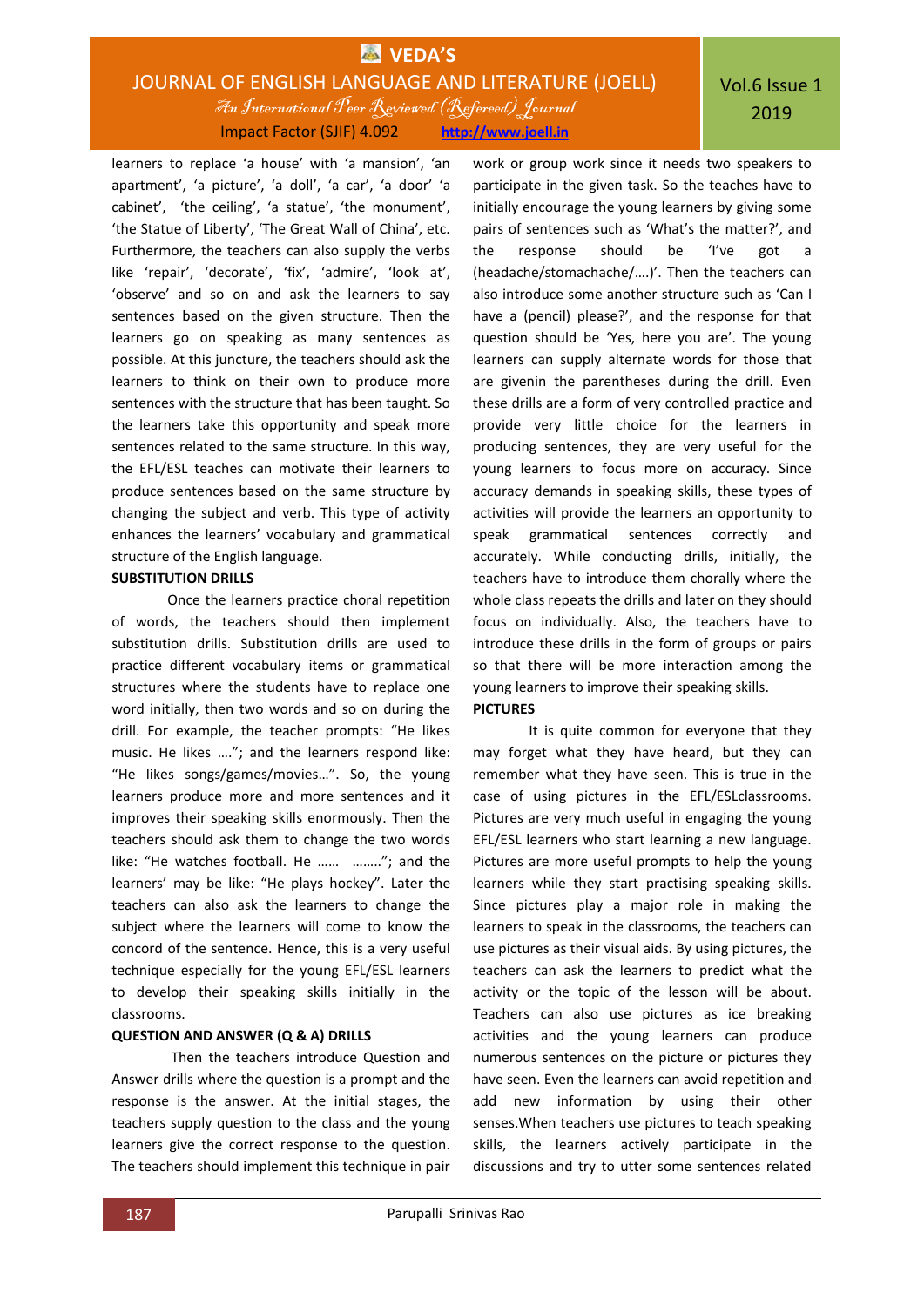to the pictures. Moreover, the learnerstry to contribute some sentences related to the pictures shown or displayed. Since using pictures in the classroom enhances the speaking skills of the young EFL/ESL learners, the teachers of English have to introduce this kind of activities to motivate and encourage the learners to speak more in the classrooms.

### **INFORMATION GAP ACTIVITIES**

Information gap activities play a key role in making the young EFL/ESL learners to speak English in the classrooms. In information gap activities, the learners have to complete the given task or activity as the complete information is not given there. Here, the learners have to supply the missing information. While conducting such activities, the teachers should divide the classroom into pairs or groups or teams so that the young learners discuss among the partners of their pairs or groups or teams. Once the discussion is over, the young learners will be in a position to fill the gaps in the given tasks or activities. Then they will get success in filling the gaps by speaking the complete and meaningful sentences in the classroom. In fact, information gap activities provide the young leaners an opportunity to hone their realworld speaking skills and also give them a chance to become expert speakers. Introducing information gap activities in the EFL/ESL classrooms is one of the cleverest approaches of English teachers since they understand that the young learners can work together in groups or teams or pairs in order to complete the given task successfully. These information gap activities are the best activities to be introduced in the EFL/ESL classrooms because they are more flexible adaptable for any lesson or topic taught. Therefore, the teachers can use these activities to review and practice parts of speech, vocabulary and topic-based dialogues. The teachers of English can introduce some important information gap activities in their classrooms such as complete the text, fill in the dialogue between a customer and a salesperson, or a dialogue between an interviewer and an interviewee and so on. Thus, the teachers should create situations and adapt the innovative ideas that are more suitable for their classrooms, learners and cultures and involve the young learners

more in these activities to develop their speaking skills.

#### **RHYMES, SONGS, CHANTS AND POEMS**

In developing speaking skills among the young EFL/ESL learners, nursery rhymes are very useful at the initial stages. Also, songs, chants and poems help learners develop their speaking skills enormously. When the teachers introduce their teaching speaking skills in the form of rhymes, songs, chants and poems, the young learners sing or talk together in the class and they enjoy doing it. Simultaneously, they also work unconsciously at their pronunciation, vocabulary and grammar. While introducing these activities, the teachers should select the material according to the levels of the learners and the activities should be introduced form simple to complex levels. The teachers can also create their own lyrics and then ask the young learners to create their own and also give them some home assignments so that the parents also involve in such activities and help their children in completing the given tasks. These activities develop not only the speaking skills of the young learners but also their critical thinking and creativity. Therefore, the teachers of English should introduce such activities in their EFL/ESL classrooms in order to develop the speaking skills of their young learners.

#### **LANGUAGE GAMES**

Language games are the best option for developing the speaking skills of the young EFL/ESL learners. Language games play a crucial part to kill the silence of the classrooms. So, the teachers of English should introduce various games to the young learners in order to involve them to improve their speaking skills in an enjoyable and fun-filled environment. The teachers should start with simple and fun games to get the young learners talking in the classrooms. Later, they can extend these games by adding some difficult ones according to the levels of the learners. Moreover, the teachers of English should introduce some creative games which the young learners can perform well in the given tasks. Since the activities performed in the form of games involve the young learners in real communication, achievement of the learners' communicative competence is mainly focused rather than their usage of the accuracy of language. So, it positively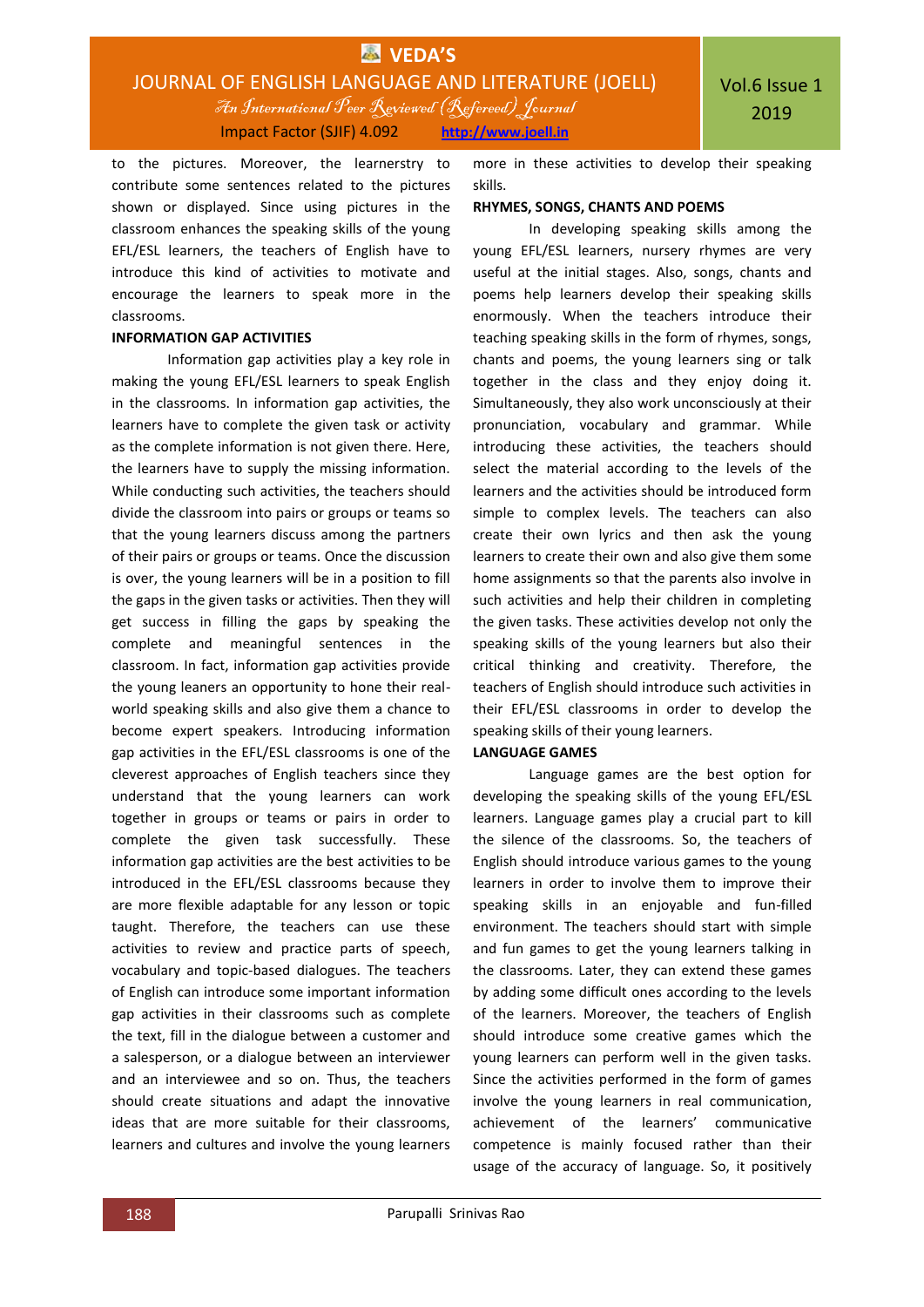motivates the young learners and creates learnerfriendly atmosphere in the classroom. In this regard, Michael J. Wallace (1987) aptly says, Language games are used for increasing emphasis on the importance of motivation and the appropriate kind of positive effective atmosphere in the classroom". Harmer (2001) says, "It refers to the communicative approach in which teaching-learning activity avoids the concentration towards grammar and vocabulary but emphasizes on the significance of language function".

Since the main concentration of these games is on the function of the language rather than the form, most of the young learners will be highly motivated and try to produce as many sentences as possible. So, the learners' speaking skills will be developed in a congenial and effective environment and they become good speakers of the language. Moreover, games are one of the best and most appropriate teaching techniques of teaching the young learners. Therefore, the teachers should introduce various activities in the form of games such as guessing games, role-plays, memory games, board games, card games, information gap, exchanging, searching, collecting, arranging, match, scramble, scrabble, combining, simulation techniques, spelling bee, problems and puzzles and so on.

#### **SOME OTHER TECHNIQUES AND ACTIVITIES**

There are many more techniques that can be implemented in the classrooms to develop the speaking skills of the young EFL/ESL learners. The teachers of English can adopt various techniques in the classrooms in order to develop their learners' speaking skills. The teachers can introduce small talks, JAM sessions, group discussions, debates, story-telling, presentations and so on. Moreover, the teachers should understand that there is no such a thing as the best method to teach speaking skills to the young EFL/ESL learners. It all depends on the teachers how they implement the techniques of their teaching and how they determine the suitable method for their learners to create more interest and involve them in speaking activities in the learnercentered approach. Furthermore, the teachers should always involve the learners by adopting collaborative approach where the learners take part in the classroom activities very actively. Also, the

learners take this opportunity to share their ideas and opinions with their group or team members independently without any fear or hesitation. Since the teachers act as facilitators, the learners always get help form them and perform the given tasks efficaciously.

Improving speaking skills among the young EFL/ESL learners is quite a challenging task and the teachers should adopt a variety of techniques that are suitable for the learners. Moreover, the materials that the teachers use for this purpose should be appropriate to the levels of the learners. Furthermore, these materials should create more interest among the learners to perform their tasks well in the classroom. Therefore, the main role of the teachers is to motivate the young learners towards the teaching topics by implementing all the possible strategies, teaching techniques and methods so that the learning of speaking skills in English will be much easier for the learners.

### **CONCLUSION**

This paper has shed light on the possible strategies and techniques of teaching speaking skills among the young EFL/ESL learners. First of all, the importance of speaking skills in the English language learning context has been highlighted. Later, the importance of teaching speaking skills to the young learners has also been discussed. Then the benefits of teaching speaking skills to the young EFL/ESL learners have been expounded elaborately. Furthermore, this paper has mainly brought out various strategies and techniques that are more useful to improve speaking skills among the young EFL/ESL learners. Finally, this paper has also given some useful suggestions to the teachers to improve their teaching skills and it has also given some guidance to the learners to improve their speaking skills in the EFL/ESL classroom environment.

Since teaching speaking skills is one of the major important topics of teaching English, the teachers of English should pay more interest towards the young EFL/ESL learners. Also, the teachers should think of various novel techniques, methods and approaches in their teaching. Simultaneously, the teachers should take the needs and interests of the learners while adopting materials for teaching speaking skills. Since most of the learners are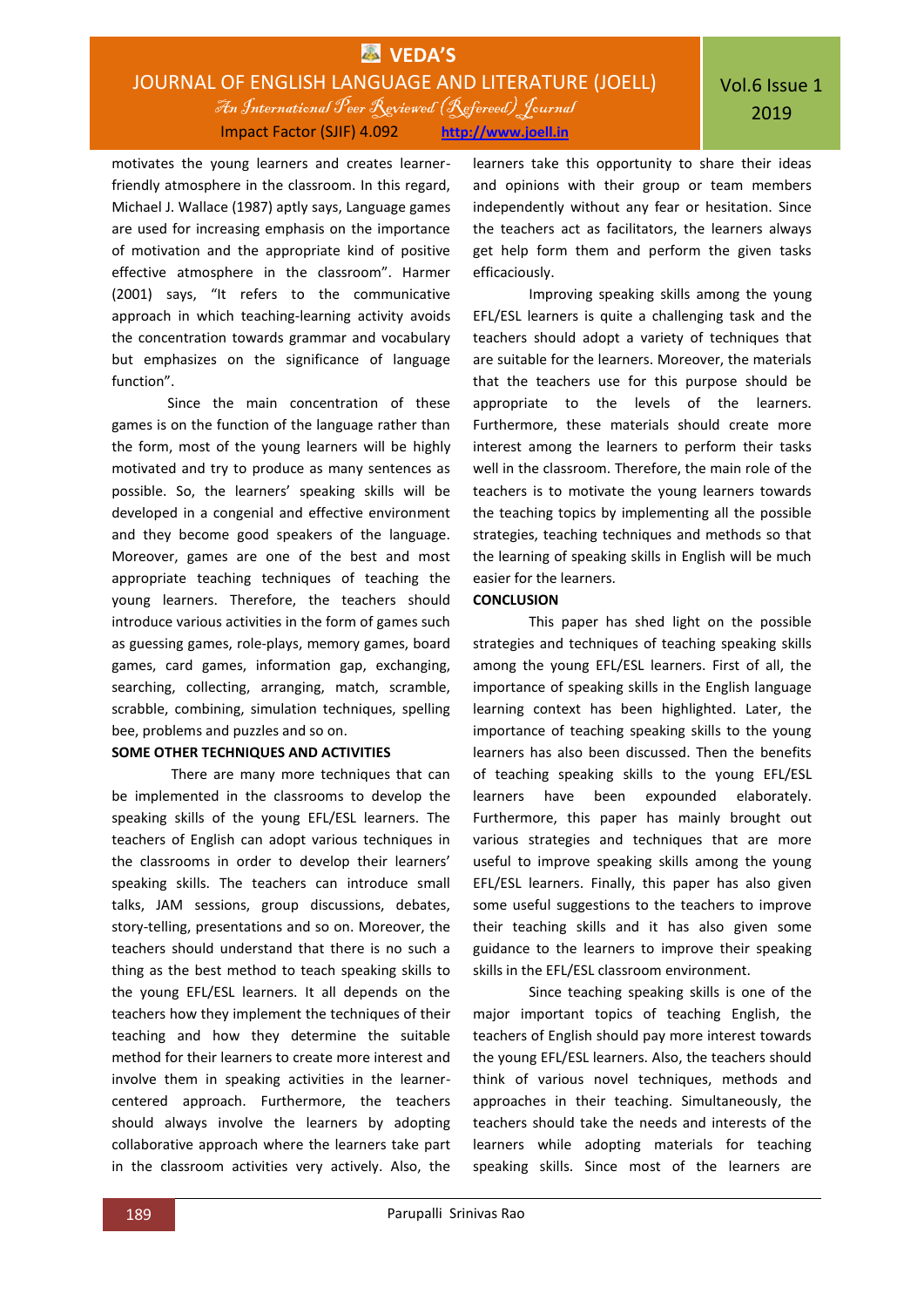## **VEDA'S** JOURNAL OF ENGLISH LANGUAGE AND LITERATURE (JOELL) An International Peer Reviewed (Refereed)Journal

Impact Factor (SJIF) 4.092 **[http://www.joell.in](http://www.joell.in/)**

interested to participate in group or pair activities, the teachers should design their tasks related to those activities and the teaching and learning should go in a collaborative approach where the learners get an opportunity to share their ideas freely and frankly with their fellow-students. Also, the learners should try to follow their teachers in a systematic way so that they will grasp the subject taught very easily. Furthermore, the learners should make use of the opportunities whenever and wherever they occur. With proper motivation and encouragement from the teachers of English, there is no doubt that the young EFL/ESL learners will improve their speaking skills efficaciously.

### **REFERENCES**

- [1]. Agullo, G.L. Overcoming age-relate differences. ELT Journal, 2006. 60(4), pp. 365-373. Doi: [https://doi.org/10.1093/elt/ccl027.](https://doi.org/10.1093/elt/ccl027) Online.
- [2]. Badache, L. The Benefits of Group Work.*The Social Science and Human Journal*, 201[1.http://repository.yu.edu.jo/handle/123456789/](http://repository.yu.edu.jo/handle/123456789/449014) [449014.](http://repository.yu.edu.jo/handle/123456789/449014) Online.
- [3]. Brown, F.A. Collaborative Learning in the EAP classroom: Students' perceptions. *English for specific purpose world: An Online Journal for Teachers,* 2008. 1(17), p. 7. Online.
- [4]. Brown, G. and G. Yule.Teaching the Spoken Language. Cambridge: Cambridge University Press, 1983. Print.
- [5]. Brown, H.D. Language Assessment Principles and Classroom Practices. London: Pearson Edition, 2004. Print.
- [6]. Bueno, A., D. Madrid and N. McLaren (eds.). TEFL in Secondary Education. Granada: Editorial Universidad de Granada, 2006. Print.
- [7]. Celce-Murcia, M., and Olshtain, E. Discourse and context in language teaching: A guide for language teachers. (p. 102). Cambridge: Cambridge University Press, 2000. Print.
- [8]. Chaney, A.L., and T.L. Burk.Teaching Oral Communication in Grades K-8. Boston: Allyn & Bacon, 1998. Print.
- [9]. Cheng, L. targeting language support for non-native English speaking graduage students at a Canadian university.TESL Canada Journal, 2007. 21(2), pp. 50-71. Online.
- [10].Cora, L. and Knight, P. Learning and teaching English: A course for teachers. Oxford: Oxford University Press, 2000. Print.
- [11]. Iqbal, J. Four language skills.Retrieved from http//:writing.colostate.edu/guides/teaching/es, 2012.Online.
- [12]. Harmer, J.The Practice of English Language Teaching. 4th ed. London: Longman, 2007. Print.
- [13].Harmer, J.How to teach English. Beijing: Foreign languae Teaching and Research Press, 2000. Print.
- [14].Harmer, J. The Practice of English Language Teaching (3rd ed.). Edinburgh: London, 2001. Print.
- [15].Howarth, P. Process speaking: Preparing to repeat yourself. MET, 2001. 10(1), pp. 39-44. Print.
- [16].Howarth, P. Process speaking: Preparing to repeat yourself. MET, 2001. 10(1), pp. 39-44. Print.
- [17]. Jackson, R.R. *Never Work Harder than your Students.* Alexandria, Virginia: USA, 2009. Print.
- [18]. Khamkhien, A. Teaching English speaking and English speaking tests in the Thai context: A reflection from Thai perspectives. English Language Journal, 2010. pp. 184-200. Online.
- [19].Krashen, S.Second language acquisition and second language learning. Oxford: Oxford University Press, 1981. Print.
- [20]. Linse, C.T. Practical English Language Teaching: Yong Learners. New York: McGraw-Hill, 2005. Print.
- [21]. Luoma, S. Assessing speaking. Cambridge: Cambridge University Press, 2001. Print.
- [22]. Mc Cafferty, S.G., Jacobs, G.M. and Dasilva Iddings, A.C. Cooperative Learning and Second Language Teaching. New York: Cambridge University Press, 2006. Print.
- [23]. Nation, I. S.P., and Newton, J. Teaching ESL/EFL listening and speaking. New York: Routledge, 2009. Print.
- [24].Nikolor, M. and MihaljevicDjigunovic, J.Recent research on age, second language acquisition and early foreign language learning.*Annual Review of Applied Linguistics*, 2006. 26, pp. 234-260. Doi: [https://doi.org/10.1017/S0267190506000122.](https://doi.org/10.1017/S0267190506000122) Online.
- [25]. Nunan, D. *Designing tasks for the communicative classroom.*Cambridge: Cambridge UniversityPress, 1989. Print.
- [26].Rao, S.P. Developing speaking skills in ESL or EFL settings.International journal of English Language, Literature and Translation Studies, 2018. 5(2), pp. 286-293. Doi: [https://doi.org/10.33329/ijelr.52.286.](https://doi.org/10.33329/ijelr.52.286)  Online.
- [27]. Richards, Jack C. Conversationally Speaking: Approaches to the speaking of conversation. In Jack C. Richards, The Language Teaching Matrix. New York: Cambridge University Press, 1990. Print.
- [28]. Rost, M. *Teaching and Researching Listening*. Great Britain: Pearson Education. 2002. Print.
- [29].Sugar, S. and Sugar, K.K. Primary Games: Experiential Learning Activities for Teaching Children K-8. San Francisco: Jossey-Bass, 2002. Print.
- [30]. Thornbury, S.How to Teach Speaking. Pearson: Longman, 2005. Print.
- [31]. Underwood, M. Teaching listening comprehension. (page 1). London: Longman, 1989. Print.
- [32]. Vilar, E. Roles of teachers: A case study based on Diary of language teacher. Retrieved from: [http://www.uji.es/bin/publ/edicions/jfi6/teachers.pdf,](http://www.uji.es/bin/publ/edicions/jfi6/teachers.pdf) 2003.Online.